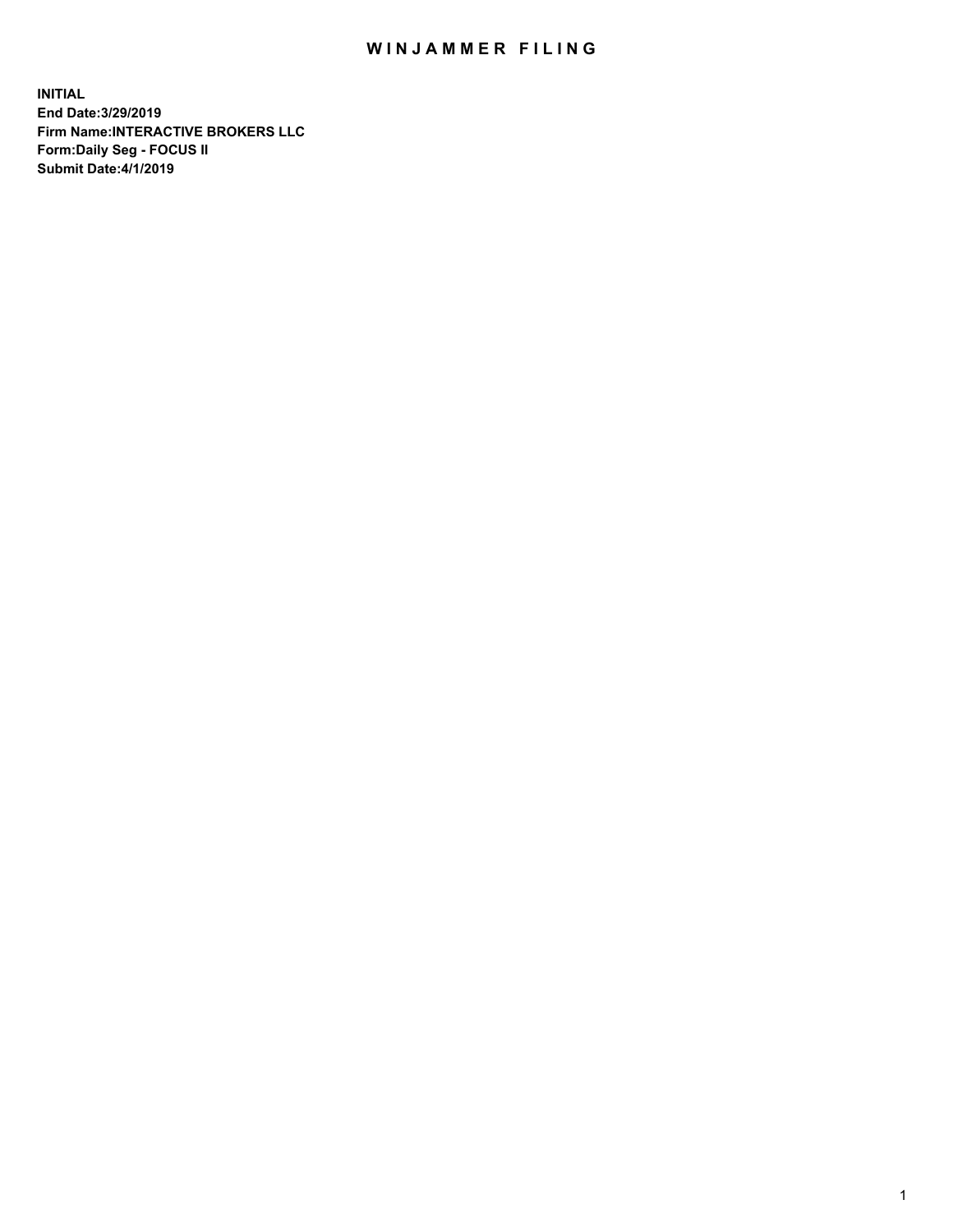**INITIAL End Date:3/29/2019 Firm Name:INTERACTIVE BROKERS LLC Form:Daily Seg - FOCUS II Submit Date:4/1/2019 Daily Segregation - Cover Page**

| Name of Company                                                                                                                                                                                                                                                                                                                | <b>INTERACTIVE BROKERS LLC</b>                                                                  |
|--------------------------------------------------------------------------------------------------------------------------------------------------------------------------------------------------------------------------------------------------------------------------------------------------------------------------------|-------------------------------------------------------------------------------------------------|
| <b>Contact Name</b>                                                                                                                                                                                                                                                                                                            | <b>James Menicucci</b>                                                                          |
| <b>Contact Phone Number</b>                                                                                                                                                                                                                                                                                                    | 203-618-8085                                                                                    |
| <b>Contact Email Address</b>                                                                                                                                                                                                                                                                                                   | jmenicucci@interactivebrokers.c<br>om                                                           |
| FCM's Customer Segregated Funds Residual Interest Target (choose one):<br>a. Minimum dollar amount: ; or<br>b. Minimum percentage of customer segregated funds required:% ; or<br>c. Dollar amount range between: and; or<br>d. Percentage range of customer segregated funds required between:% and%.                         | $\overline{\mathbf{0}}$<br>$\overline{\mathbf{0}}$<br>155,000,000 245,000,000<br>0 <sub>0</sub> |
| FCM's Customer Secured Amount Funds Residual Interest Target (choose one):<br>a. Minimum dollar amount: ; or<br>b. Minimum percentage of customer secured funds required:%; or<br>c. Dollar amount range between: and; or<br>d. Percentage range of customer secured funds required between:% and%.                            | $\overline{\mathbf{0}}$<br>$\overline{\mathbf{0}}$<br>80,000,000 120,000,000<br>0 <sub>0</sub>  |
| FCM's Cleared Swaps Customer Collateral Residual Interest Target (choose one):<br>a. Minimum dollar amount: ; or<br>b. Minimum percentage of cleared swaps customer collateral required:% ; or<br>c. Dollar amount range between: and; or<br>d. Percentage range of cleared swaps customer collateral required between:% and%. | $\overline{\mathbf{0}}$<br>$\overline{\mathbf{0}}$<br>0 <sub>0</sub><br>0 <sub>0</sub>          |

Attach supporting documents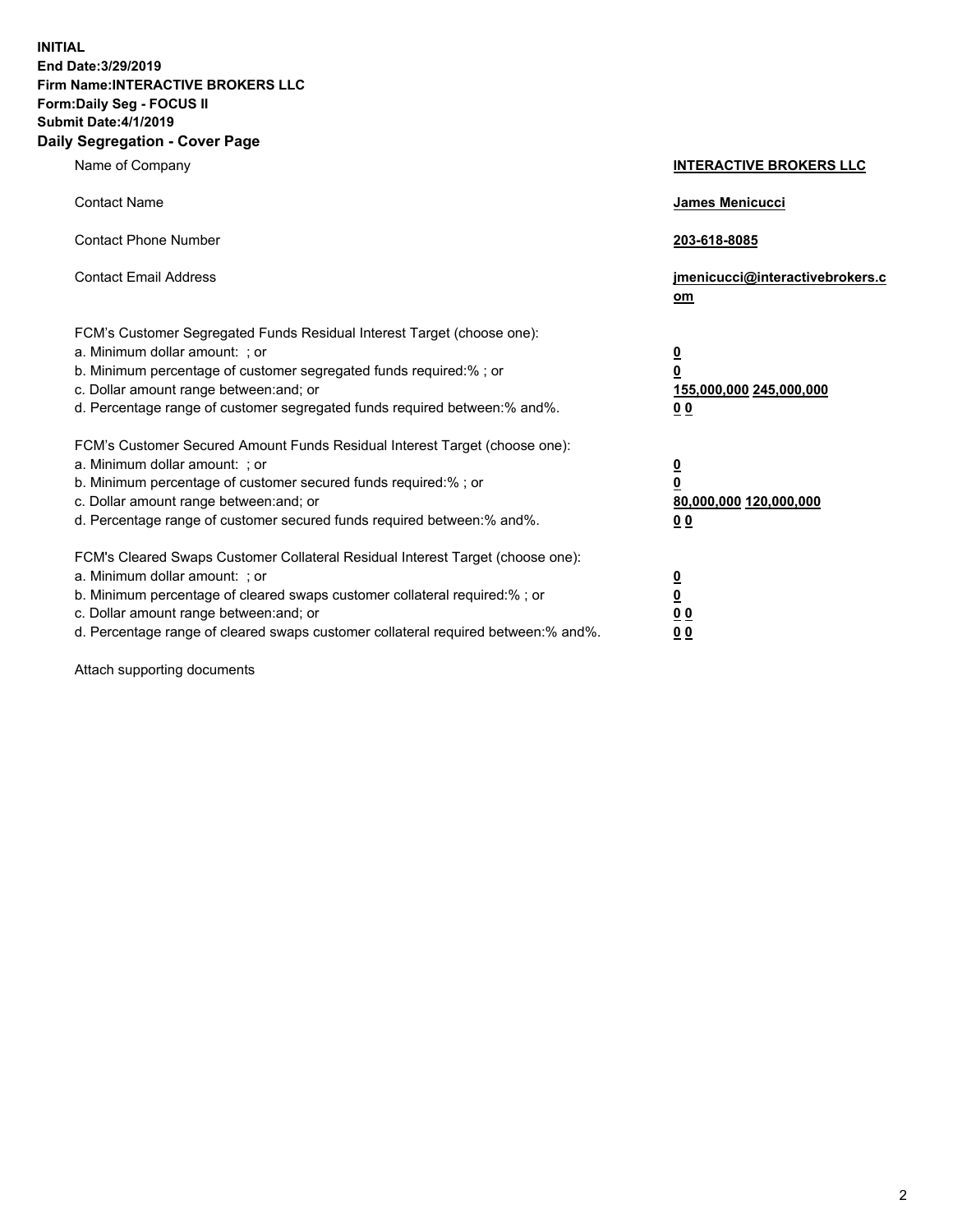## **INITIAL End Date:3/29/2019 Firm Name:INTERACTIVE BROKERS LLC Form:Daily Seg - FOCUS II Submit Date:4/1/2019 Daily Segregation - Secured Amounts**

|     | Foreign Futures and Foreign Options Secured Amounts                                                        |                                                 |
|-----|------------------------------------------------------------------------------------------------------------|-------------------------------------------------|
|     | Amount required to be set aside pursuant to law, rule or regulation of a foreign                           | $0$ [7305]                                      |
|     | government or a rule of a self-regulatory organization authorized thereunder                               |                                                 |
| 1.  | Net ledger balance - Foreign Futures and Foreign Option Trading - All Customers                            |                                                 |
|     | A. Cash                                                                                                    | 428,798,380 [7315]                              |
|     | B. Securities (at market)                                                                                  | $0$ [7317]                                      |
| 2.  | Net unrealized profit (loss) in open futures contracts traded on a foreign board of trade                  | 6,950,053 [7325]                                |
| 3.  | Exchange traded options                                                                                    |                                                 |
|     | a. Market value of open option contracts purchased on a foreign board of trade                             | 82,099 [7335]                                   |
|     | b. Market value of open contracts granted (sold) on a foreign board of trade                               | -13,431 [7337]                                  |
| 4.  | Net equity (deficit) (add lines 1.2. and 3.)                                                               | 435,817,101 [7345]                              |
| 5.  | Account liquidating to a deficit and account with a debit balances - gross amount                          | 8,751 [7351]                                    |
|     | Less: amount offset by customer owned securities                                                           | 0 [7352] 8,751 [7354]                           |
| 6.  | Amount required to be set aside as the secured amount - Net Liquidating Equity                             | 435,825,852 [7355]                              |
| 7.  | Method (add lines 4 and 5)                                                                                 |                                                 |
|     | Greater of amount required to be set aside pursuant to foreign jurisdiction (above) or line                | 435,825,852 [7360]                              |
|     | 6.<br>FUNDS DEPOSITED IN SEPARATE REGULATION 30.7 ACCOUNTS                                                 |                                                 |
| 1.  | Cash in banks                                                                                              |                                                 |
|     | A. Banks located in the United States                                                                      |                                                 |
|     | B. Other banks qualified under Regulation 30.7                                                             | 67,196,544 [7500]<br>0 [7520] 67,196,544 [7530] |
| 2.  | Securities                                                                                                 |                                                 |
|     | A. In safekeeping with banks located in the United States                                                  | 412,275,962 [7540]                              |
|     | B. In safekeeping with other banks qualified under Regulation 30.7                                         | 0 [7560] 412,275,962 [7570]                     |
| 3.  | Equities with registered futures commission merchants                                                      |                                                 |
|     | A. Cash                                                                                                    | $0$ [7580]                                      |
|     | <b>B.</b> Securities                                                                                       | $0$ [7590]                                      |
|     | C. Unrealized gain (loss) on open futures contracts                                                        | $0$ [7600]                                      |
|     | D. Value of long option contracts                                                                          | 0 [7610]                                        |
|     | E. Value of short option contracts                                                                         | 0 [7615] 0 [7620]                               |
| 4.  | Amounts held by clearing organizations of foreign boards of trade                                          |                                                 |
|     | A. Cash                                                                                                    | $0$ [7640]                                      |
|     | <b>B.</b> Securities                                                                                       | $0$ [7650]                                      |
|     | C. Amount due to (from) clearing organization - daily variation                                            | $0$ [7660]                                      |
|     | D. Value of long option contracts                                                                          | $0$ [7670]                                      |
|     | E. Value of short option contracts                                                                         | 0 [7675] 0 [7680]                               |
| 5.  | Amounts held by members of foreign boards of trade                                                         |                                                 |
|     | A. Cash                                                                                                    | 73,562,092 [7700]                               |
|     | <b>B.</b> Securities                                                                                       | $0$ [7710]                                      |
|     | C. Unrealized gain (loss) on open futures contracts                                                        | 5,812,512 [7720]                                |
|     | D. Value of long option contracts                                                                          | 82,099 [7730]                                   |
|     | E. Value of short option contracts                                                                         | <u>-13,431</u> [7735] <u>79,443,272</u> [7740]  |
| 6.  | Amounts with other depositories designated by a foreign board of trade                                     | 0 [7760]                                        |
| 7.  | Segregated funds on hand                                                                                   | $0$ [7765]                                      |
| 8.  | Total funds in separate section 30.7 accounts                                                              | 558,915,778 [7770]                              |
| 9.  | Excess (deficiency) Set Aside for Secured Amount (subtract line 7 Secured Statement<br>Page 1 from Line 8) | 123,089,926 [7380]                              |
| 10. | Management Target Amount for Excess funds in separate section 30.7 accounts                                | 80,000,000 [7780]                               |
| 11. | Excess (deficiency) funds in separate 30.7 accounts over (under) Management Target                         | 43,089,926 [7785]                               |
|     |                                                                                                            |                                                 |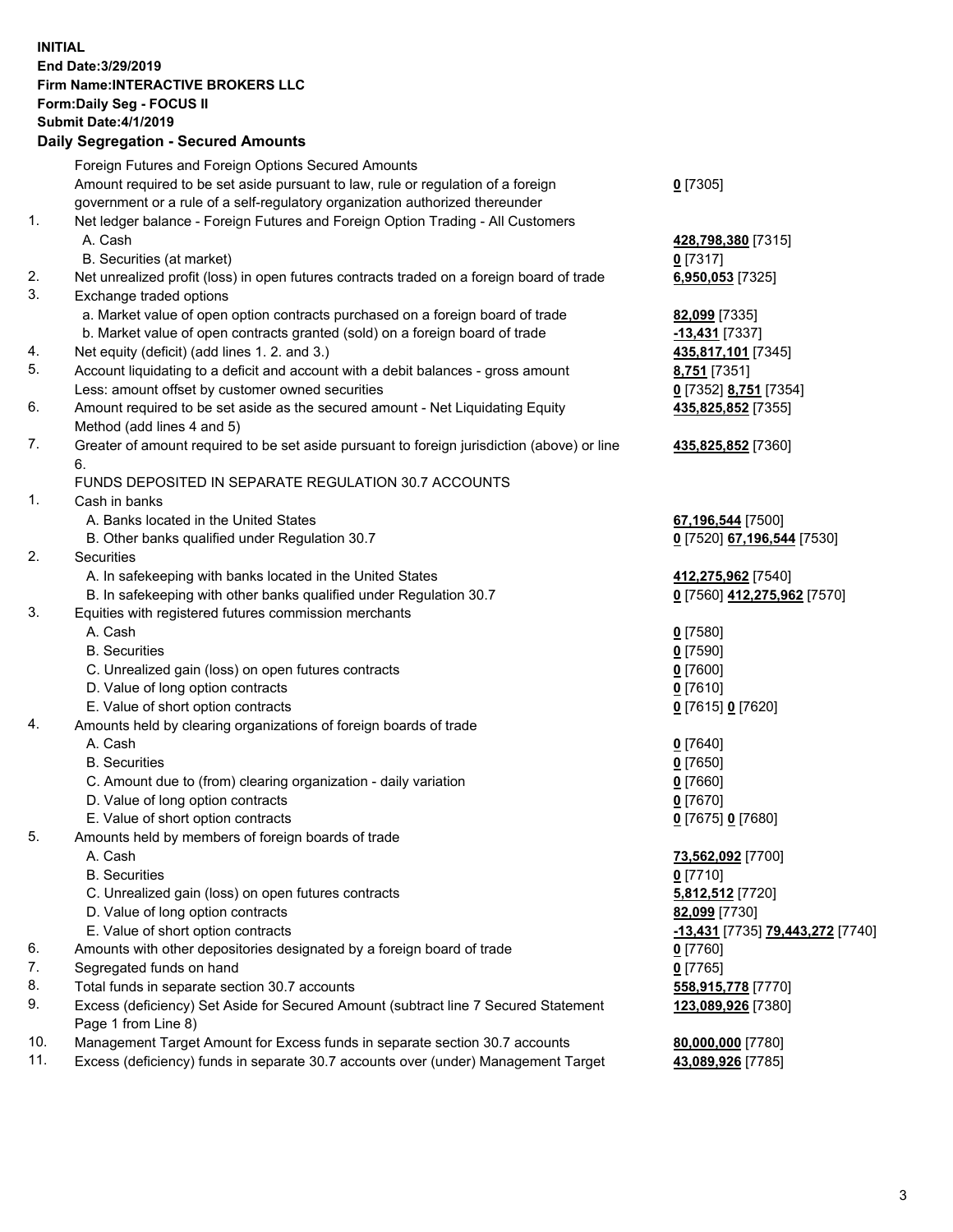**INITIAL End Date:3/29/2019 Firm Name:INTERACTIVE BROKERS LLC Form:Daily Seg - FOCUS II Submit Date:4/1/2019 Daily Segregation - Segregation Statement** SEGREGATION REQUIREMENTS(Section 4d(2) of the CEAct) 1. Net ledger balance A. Cash **3,786,711,692** [7010] B. Securities (at market) **0** [7020] 2. Net unrealized profit (loss) in open futures contracts traded on a contract market **-25,414,647** [7030] 3. Exchange traded options A. Add market value of open option contracts purchased on a contract market **131,945,666** [7032] B. Deduct market value of open option contracts granted (sold) on a contract market **-190,072,896** [7033] 4. Net equity (deficit) (add lines 1, 2 and 3) **3,703,169,815** [7040] 5. Accounts liquidating to a deficit and accounts with debit balances - gross amount **1,225,292** [7045] Less: amount offset by customer securities **0** [7047] **1,225,292** [7050] 6. Amount required to be segregated (add lines 4 and 5) **3,704,395,107** [7060] FUNDS IN SEGREGATED ACCOUNTS 7. Deposited in segregated funds bank accounts A. Cash **501,377,323** [7070] B. Securities representing investments of customers' funds (at market) **2,269,833,615** [7080] C. Securities held for particular customers or option customers in lieu of cash (at market) **0** [7090] 8. Margins on deposit with derivatives clearing organizations of contract markets A. Cash **5,290,953** [7100] B. Securities representing investments of customers' funds (at market) **1,209,318,765** [7110] C. Securities held for particular customers or option customers in lieu of cash (at market) **0** [7120] 9. Net settlement from (to) derivatives clearing organizations of contract markets **-25,031,670** [7130] 10. Exchange traded options A. Value of open long option contracts **132,586,451** [7132] B. Value of open short option contracts **-190,761,462** [7133] 11. Net equities with other FCMs A. Net liquidating equity **0** [7140] B. Securities representing investments of customers' funds (at market) **0** [7160] C. Securities held for particular customers or option customers in lieu of cash (at market) **0** [7170] 12. Segregated funds on hand **0** [7150] 13. Total amount in segregation (add lines 7 through 12) **3,902,613,975** [7180] 14. Excess (deficiency) funds in segregation (subtract line 6 from line 13) **198,218,868** [7190] 15. Management Target Amount for Excess funds in segregation **155,000,000** [7194] 16. Excess (deficiency) funds in segregation over (under) Management Target Amount **43,218,868** [7198]

Excess